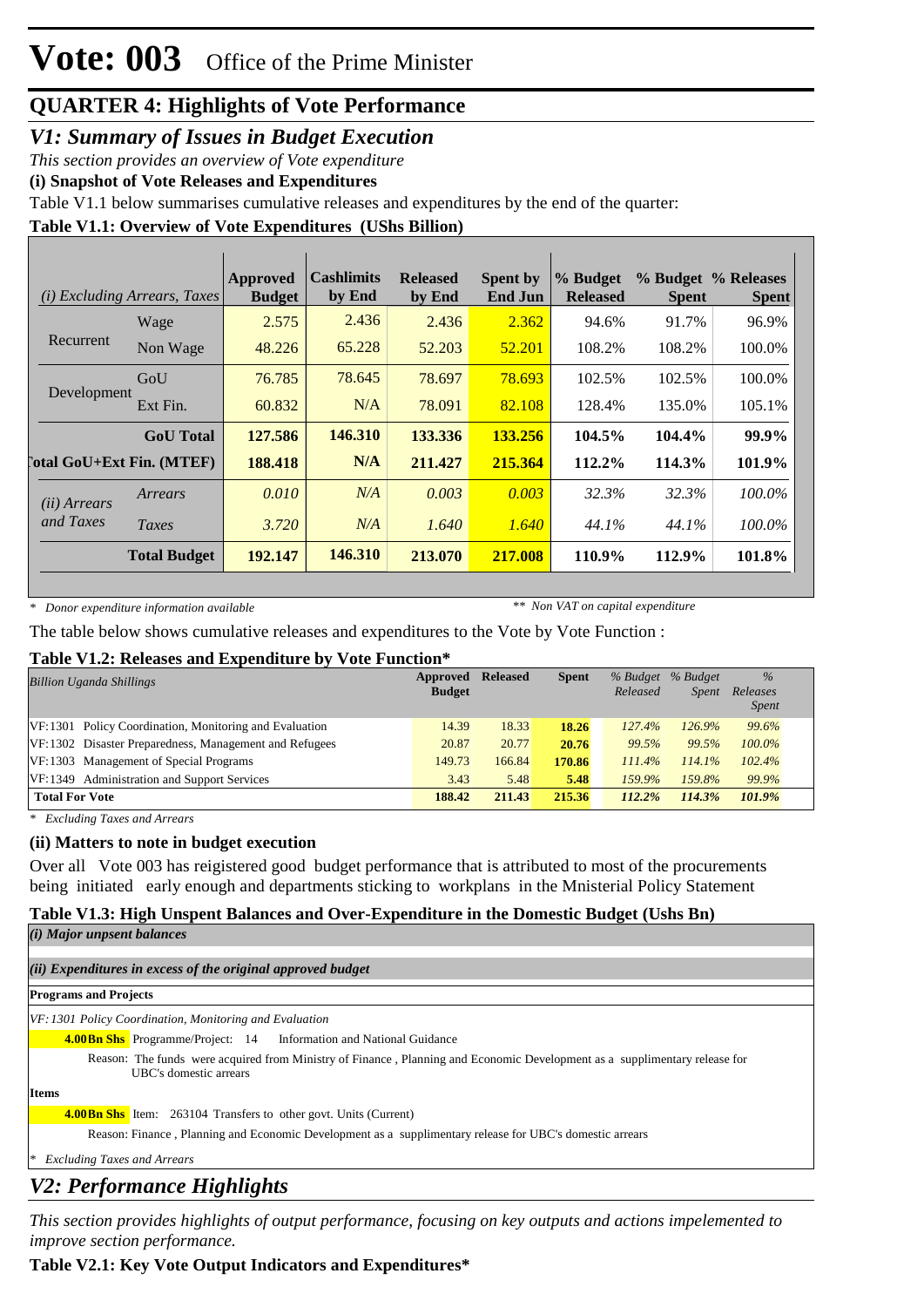| <i>Vote, Vote Function</i><br><b>Key Output</b>                                                                   | <b>Approved Budget and</b><br><b>Planned outputs</b>                                                                                                                                   |       | <b>Cumulative Expenditure</b><br>and Performance                                                                                                                                          |       | <b>Status and Reasons for</b><br>any Variation from Plans                                                             |        |  |
|-------------------------------------------------------------------------------------------------------------------|----------------------------------------------------------------------------------------------------------------------------------------------------------------------------------------|-------|-------------------------------------------------------------------------------------------------------------------------------------------------------------------------------------------|-------|-----------------------------------------------------------------------------------------------------------------------|--------|--|
| Vote Function: 1301 Policy Coordination, Monitoring and Evaluation                                                |                                                                                                                                                                                        |       |                                                                                                                                                                                           |       |                                                                                                                       |        |  |
| Output: 130101                                                                                                    | Government policy implementation coordination                                                                                                                                          |       |                                                                                                                                                                                           |       |                                                                                                                       |        |  |
| Description of Performance: Facilitate the institutional                                                          | Coordination structures                                                                                                                                                                |       |                                                                                                                                                                                           |       | 5 PSM WG meetings were held Printing and dissemination of<br>the National Coordination                                |        |  |
|                                                                                                                   | meetings: 6 PSM WG, 3 PCC, 4 5 TICC meetings were held<br>ICSC, 6 TICC, 12 CPM&E                                                                                                       |       |                                                                                                                                                                                           |       | Policy is awaiting Cabinet                                                                                            |        |  |
|                                                                                                                   | TWG, 3 PIRT                                                                                                                                                                            |       | 4 ICSC meeting was held                                                                                                                                                                   |       | Approval of the Policy.                                                                                               |        |  |
|                                                                                                                   |                                                                                                                                                                                        |       | 2 PIRT meeting held                                                                                                                                                                       |       |                                                                                                                       |        |  |
|                                                                                                                   |                                                                                                                                                                                        |       | 8 CPM & E TWG                                                                                                                                                                             |       |                                                                                                                       |        |  |
| Performance Indicators:                                                                                           |                                                                                                                                                                                        |       |                                                                                                                                                                                           |       |                                                                                                                       |        |  |
| No. of cross and intra sectral<br>issues that were resolved<br>through the coordination<br>framework arrangement. | 16                                                                                                                                                                                     |       |                                                                                                                                                                                           | 16    |                                                                                                                       |        |  |
| <b>Output Cost:</b>                                                                                               | UShs Bn:                                                                                                                                                                               | 1.929 | UShs Bn:                                                                                                                                                                                  | 1.888 | % Budget Spent:                                                                                                       | 97.9%  |  |
| Output: 130102                                                                                                    | <b>Government business in Parliament coordinated</b>                                                                                                                                   |       |                                                                                                                                                                                           |       |                                                                                                                       |        |  |
| Description of Performance: Timely passing of Bills and                                                           | discuss motions                                                                                                                                                                        |       | Government Business in<br>Parliament facilitated where 27<br>bills were passed                                                                                                            |       | Lengthy consultations on bills,<br>motions, petitions and quorum<br>related challenges makes<br>passing of bills slow |        |  |
| Performance Indicators:                                                                                           |                                                                                                                                                                                        |       |                                                                                                                                                                                           |       |                                                                                                                       |        |  |
| Number of Reports of<br>Government Business in<br>Parliament Produced                                             | 12                                                                                                                                                                                     |       |                                                                                                                                                                                           | 41    |                                                                                                                       |        |  |
| Disposal rate of bills to<br>parliament that are enacted<br>into law within the stipulated                        | 100                                                                                                                                                                                    |       |                                                                                                                                                                                           | 70    |                                                                                                                       |        |  |
| period of time                                                                                                    |                                                                                                                                                                                        |       |                                                                                                                                                                                           |       |                                                                                                                       |        |  |
| Percentage attendance of<br>ministers in Parlimanet for<br>key sessions                                           | 100                                                                                                                                                                                    |       |                                                                                                                                                                                           | 80    |                                                                                                                       |        |  |
| <b>Output Cost:</b>                                                                                               | UShs Bn:                                                                                                                                                                               | 3.027 | UShs Bn:                                                                                                                                                                                  | 2.954 | % Budget Spent:                                                                                                       | 97.6%  |  |
| Output: 130106                                                                                                    | <b>Functioning National Monitoring and Evaluation</b>                                                                                                                                  |       |                                                                                                                                                                                           |       |                                                                                                                       |        |  |
| Description of Performance: Produce the Half yearly & Government Annual                                           | Government Annual<br>Performance Report (GAPR)                                                                                                                                         |       | Performance Report (GAPR)<br>and GHAPR in place                                                                                                                                           |       | Constrained resources led to<br>lack of training in information<br>system as planned.                                 |        |  |
| Performance Indicators:                                                                                           |                                                                                                                                                                                        |       |                                                                                                                                                                                           |       |                                                                                                                       |        |  |
| Number of districts covered<br>on the Baraza initiative                                                           | 32                                                                                                                                                                                     |       |                                                                                                                                                                                           | 32    |                                                                                                                       |        |  |
| No. of professional and<br>credible evaluations on<br>priority areas carried out                                  | 2                                                                                                                                                                                      |       |                                                                                                                                                                                           | 2     |                                                                                                                       |        |  |
| Government annual and                                                                                             | Yes                                                                                                                                                                                    |       |                                                                                                                                                                                           | Yes   |                                                                                                                       |        |  |
| semi-annual performance<br>reports produced                                                                       |                                                                                                                                                                                        |       |                                                                                                                                                                                           |       |                                                                                                                       |        |  |
| <b>Output Cost:</b>                                                                                               | UShs Bn:                                                                                                                                                                               | 4.498 | UShs Bn:                                                                                                                                                                                  | 4.479 | % Budget Spent:                                                                                                       | 99.6%  |  |
| <b>Vote Function Cost</b>                                                                                         | <b>UShs Bn:</b>                                                                                                                                                                        |       | 14.387 UShs Bn:                                                                                                                                                                           |       | 18.259 % Budget Spent:                                                                                                | 126.9% |  |
| Vote Function: 1302 Disaster Preparedness, Management and Refugees                                                |                                                                                                                                                                                        |       |                                                                                                                                                                                           |       |                                                                                                                       |        |  |
| <b>Output: 130201</b><br>Description of Performance: Develop National and Local                                   | Effective preparedness and response to disasters<br>disaster preparedness plans for<br>all LGs. Capacity building and<br>strengthening at national and LG Systems, Data collection and |       | Trained 27 DDMCs and<br><b>DDPCs</b> on Climate Risk<br>Management, Early Warning<br>reporting, and integration of<br>DRM into district contingency<br>plans in the districts of: Iganga, |       | Extra support from UNDP<br>enabled the department to<br>conduct more training                                         |        |  |
|                                                                                                                   |                                                                                                                                                                                        |       | Busia, Butaleja, Ngora, Kitgum,<br>Kanungu, Kaberamaido,<br>Bududa, Serere, Soroti,                                                                                                       |       |                                                                                                                       |        |  |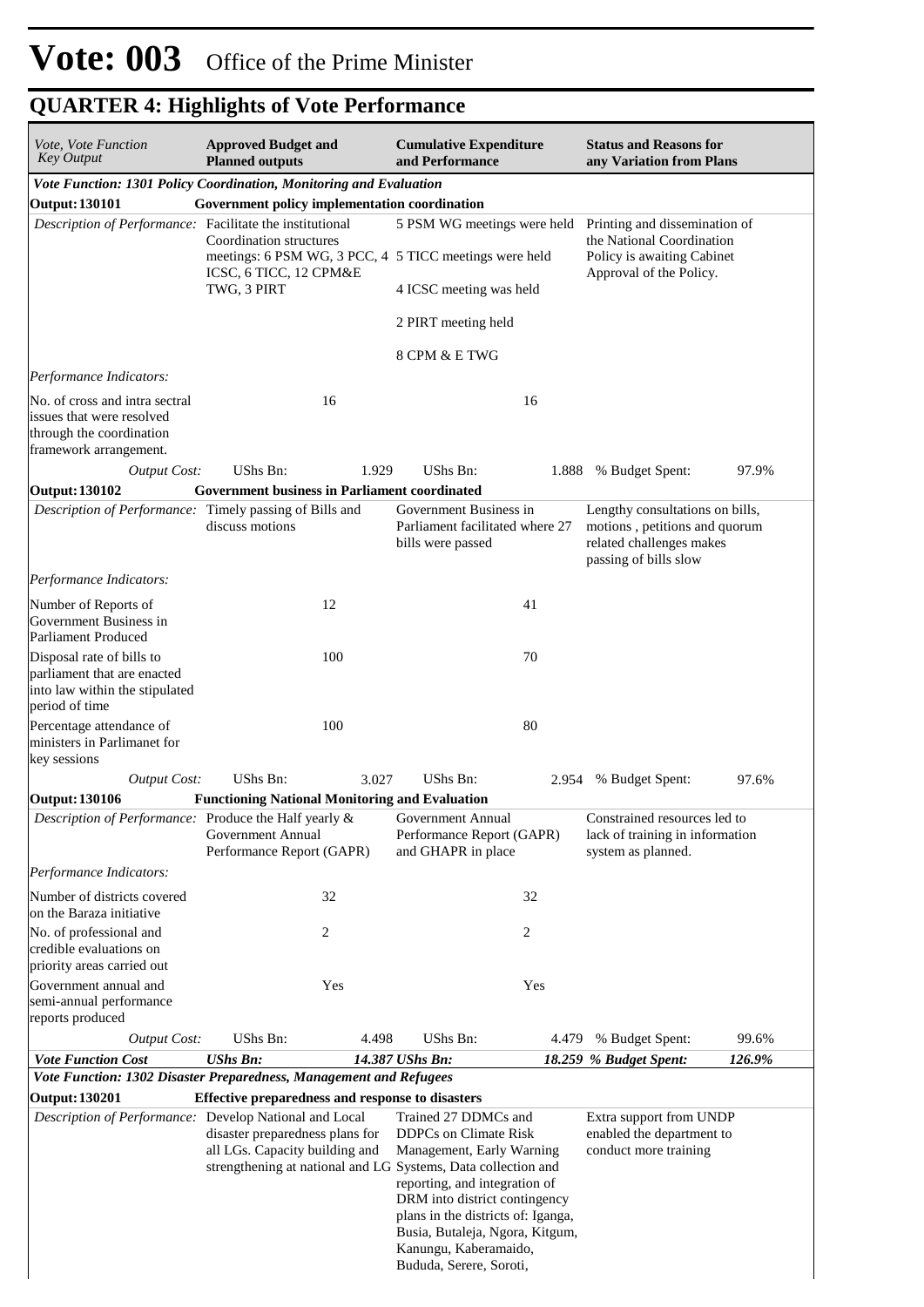# **Vote: 003** Office of the Prime Minister

# **QUARTER 4: Highlights of Vote Performance**

| Vote, Vote Function<br><b>Key Output</b>                                                | <b>Approved Budget and</b><br><b>Planned outputs</b>                                                  | <b>Cumulative Expenditure</b><br>and Performance                                                                                                           | <b>Status and Reasons for</b><br>any Variation from Plans |
|-----------------------------------------------------------------------------------------|-------------------------------------------------------------------------------------------------------|------------------------------------------------------------------------------------------------------------------------------------------------------------|-----------------------------------------------------------|
|                                                                                         |                                                                                                       | Kaabong, Moroto, Nakapiripirt,<br>Abim, Amdat, Kotido, Napak,<br>Kitgum, Mayuge, Namutumba,<br>Kamuli, , Buyende, Bushenyi,<br>Kabale, Kisoro and Sheema   |                                                           |
|                                                                                         |                                                                                                       | Developed contingency plans in<br>10 districts including Iganga,<br>Busia, Butaleja, Ngora<br>Kanungu, Iganga, Mayuge,<br>Namutumba, Kamuli and<br>Buyende |                                                           |
| Performance Indicators:                                                                 |                                                                                                       |                                                                                                                                                            |                                                           |
| Proportion of disaster risk<br>and assessments carried out                              | 30                                                                                                    | 30                                                                                                                                                         |                                                           |
| No. of DDMCs( District<br>Disaster Management<br>Committees) established and<br>trained | 25                                                                                                    | 27                                                                                                                                                         |                                                           |
| Average response time to<br>disasters (Hrs)                                             | 72                                                                                                    | 70                                                                                                                                                         |                                                           |
| <b>Output Cost:</b>                                                                     | UShs Bn:<br>2.288                                                                                     | UShs Bn:<br>2.285                                                                                                                                          | % Budget Spent:<br>99.9%                                  |
| <b>Output: 130203</b>                                                                   | IDPs returned and resettled, Refugees settled and repatriated                                         |                                                                                                                                                            |                                                           |
| Description of Performance: 12 monthly monitoring and                                   | assessment conducted                                                                                  | 9 monthly monitoring and<br>assessment conducted                                                                                                           | More refugees were registered<br>from Sudan               |
|                                                                                         |                                                                                                       |                                                                                                                                                            | more expellies from tanzania<br>were registered           |
| Performance Indicators:                                                                 |                                                                                                       |                                                                                                                                                            |                                                           |
| No. of refugees received and<br>settled                                                 | 20000                                                                                                 | 147740                                                                                                                                                     |                                                           |
| No. of Internally Displaced<br>Persons (IDPs) resettled and<br>supported                |                                                                                                       | 5000                                                                                                                                                       |                                                           |
| % of refugees assisted to<br>return                                                     | 80                                                                                                    | 80                                                                                                                                                         |                                                           |
| <b>Output Cost:</b>                                                                     | UShs Bn:<br>0.629                                                                                     | UShs Bn:                                                                                                                                                   | 0.629 % Budget Spent:<br>99.9%                            |
| <b>Output: 130204</b>                                                                   | <b>Relief to disaster victims</b>                                                                     |                                                                                                                                                            |                                                           |
| Description of Performance: Support all cases of disaster                               | victims across the country with<br>food and non-food relief items                                     | Cases of disaster victims in 50<br>districts across the country<br>supported with food and non-<br>food relief items                                       | More disasters keep on<br>occurring                       |
| Performance Indicators:                                                                 |                                                                                                       |                                                                                                                                                            |                                                           |
| No. of people supplied with<br>food and non-food items                                  | 200000                                                                                                | 119500                                                                                                                                                     |                                                           |
| <b>Output Cost:</b>                                                                     | UShs Bn:<br>4.850                                                                                     | <b>UShs Bn:</b><br>4.850                                                                                                                                   | % Budget Spent:<br>100.0%                                 |
| <b>Output: 130206</b><br>Description of Performance: Support the livelihood of          | Refugees and host community livelihoods improved<br>10,000 refugees improved                          | Demarcated 50,000 plots and<br>settled 138000 refugees                                                                                                     | More refugees need to be settled                          |
| Performance Indicators:                                                                 |                                                                                                       |                                                                                                                                                            |                                                           |
| No. of refugee homesteads<br>supported with inputs                                      | 200                                                                                                   | 128                                                                                                                                                        |                                                           |
| No. of host community<br>homesteads supported with<br>inputs                            | 200                                                                                                   | 200                                                                                                                                                        |                                                           |
| <b>Output Cost:</b>                                                                     | <b>UShs Bn:</b><br>0.709                                                                              | UShs Bn:<br>0.709                                                                                                                                          | 100.0%<br>% Budget Spent:                                 |
| <b>Output: 130207</b>                                                                   | Grant of asylum and repatriation refugees<br>Description of Performance: coordinate the Operation the | Operations of the Refugee Act Operations of the refugee Act                                                                                                |                                                           |
|                                                                                         | Refugee Act                                                                                           | coordinated                                                                                                                                                | to be enhanced next FY                                    |
| Performance Indicators:                                                                 |                                                                                                       |                                                                                                                                                            |                                                           |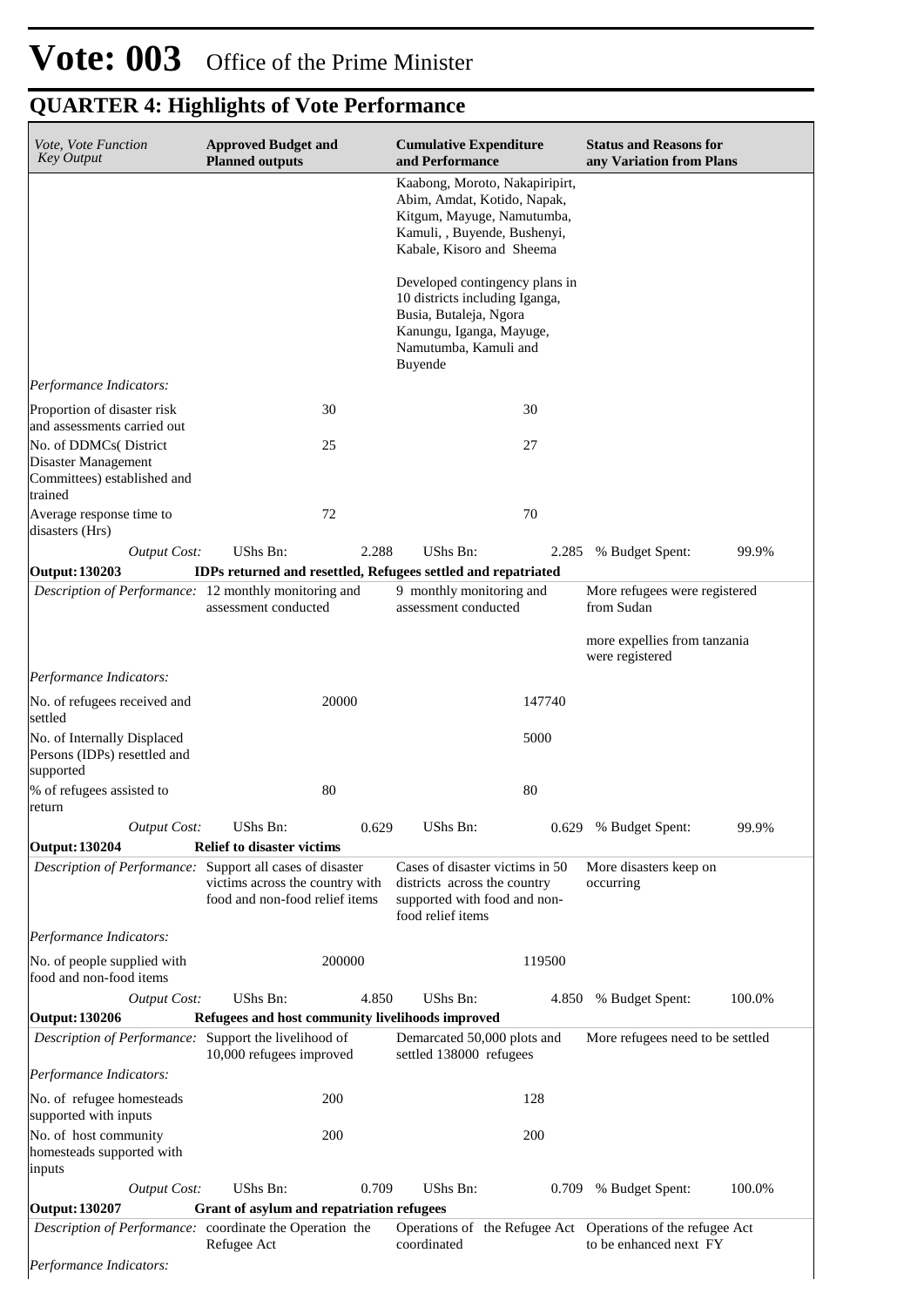| <i>Vote, Vote Function</i><br><b>Key Output</b>                                      | <b>Approved Budget and</b><br><b>Planned outputs</b>       |                | <b>Cumulative Expenditure</b><br>and Performance                                            |        | <b>Status and Reasons for</b><br>any Variation from Plans                         |        |
|--------------------------------------------------------------------------------------|------------------------------------------------------------|----------------|---------------------------------------------------------------------------------------------|--------|-----------------------------------------------------------------------------------|--------|
| No. of refugees asylum<br>claims processed                                           |                                                            | 10000          |                                                                                             | 25894  |                                                                                   |        |
| No. of refugee identification<br>documents processed                                 |                                                            | 5000           |                                                                                             | 6767   |                                                                                   |        |
| <b>Output Cost:</b>                                                                  | UShs Bn:                                                   | 0.275          | UShs Bn:                                                                                    | 0.275  | % Budget Spent:                                                                   | 100.0% |
| <b>Vote Function Cost</b>                                                            | <b>UShs Bn:</b>                                            |                | 20.869 UShs Bn:                                                                             |        | 20.764 % Budget Spent:                                                            | 99.5%  |
| Vote Function: 1303 Management of Special Programs                                   |                                                            |                |                                                                                             |        |                                                                                   |        |
| <b>Output: 130301</b>                                                                |                                                            |                | Implementation of PRDP coordinated and monitored                                            |        |                                                                                   |        |
| Description of Performance: Enhance the capacity for the                             | LGs GIS monitoring, Increase<br>the monitoring of the PRDP |                | Capacity for the LGs GIS<br>monitoring enhanced and<br>monitoring of the PRDP<br>increased  |        | Achieved as planned                                                               |        |
| Performance Indicators:                                                              |                                                            |                |                                                                                             |        |                                                                                   |        |
| No. of monitoring reports<br>produced (ALREP, PRDP<br>and NUSAF)                     |                                                            | $\overline{4}$ |                                                                                             | 4      |                                                                                   |        |
| % of actions from PMC<br>meetings implemented                                        |                                                            | 100            |                                                                                             | 100    |                                                                                   |        |
| No. of PRDP coordination<br>meetings held                                            |                                                            | 12             |                                                                                             | 12     |                                                                                   |        |
| <b>Output Cost:</b>                                                                  | UShs Bn:                                                   | 14.141         | UShs Bn:                                                                                    | 14.436 | % Budget Spent:                                                                   | 102.1% |
| Output: 130302                                                                       |                                                            |                | Payment of gratuity and coordination of war debts' clearance                                |        |                                                                                   |        |
| Description of Performance: Pay one off gratuity to 2,500                            | civilian veterans                                          |                | Paid 11,995 civilian veterans a<br>one off gratuity.                                        |        | more Civilian veterans to be<br>paid Next FY                                      |        |
| Performance Indicators:                                                              |                                                            |                |                                                                                             |        |                                                                                   |        |
| No. of coordination meetings<br>held for civilian veterans                           |                                                            | 4              |                                                                                             | 4      |                                                                                   |        |
| No. of civilian veterans paid<br>a one-off gratuity                                  |                                                            | 2500           |                                                                                             | 11995  |                                                                                   |        |
| <b>Output Cost:</b>                                                                  | UShs Bn:                                                   | 26.386         | UShs Bn:                                                                                    | 26.338 | % Budget Spent:                                                                   | 99.8%  |
| Output: 130304                                                                       | Coordination of the implementation of LRDP                 |                |                                                                                             |        |                                                                                   |        |
| Description of Performance: support the implementation of                            | LRDP in 16 LGs                                             |                | LRDP in 16 LGs                                                                              |        | supported the implementation of More funds needed to to<br>support more districts |        |
| Performance Indicators:                                                              |                                                            |                |                                                                                             |        |                                                                                   |        |
| No. of performance<br>monitoring reports produced                                    |                                                            | $\sqrt{2}$     |                                                                                             | 1      |                                                                                   |        |
| No. of household income<br>enhancing micro projects<br>supported*                    |                                                            | 60             |                                                                                             | 60     |                                                                                   |        |
| Annual consolidated ditrict<br>performance report produced                           |                                                            | Yes            |                                                                                             | Yes    |                                                                                   |        |
| <b>Output Cost:</b>                                                                  | UShs Bn:                                                   | 1.001          | UShs Bn:                                                                                    | 1.000  | % Budget Spent:                                                                   | 99.9%  |
| Output: 130305                                                                       | Coordination of the implementation of KIDDP                |                |                                                                                             |        |                                                                                   |        |
| Description of Performance: Implement of PRDP, NUSAF                                 | ALREP/KALIP Programmes in<br>the programme Districts       |                | Implemention of PRDP,<br>NUSAF ALREP/KALIP<br>Programmes in the programme<br>Districts done |        | Achieved as planned                                                               |        |
| Performance Indicators:                                                              |                                                            |                |                                                                                             |        |                                                                                   |        |
| No. of monitoring reports<br>produced                                                |                                                            | 4              |                                                                                             | 4      |                                                                                   |        |
| No. of KIDP coordination<br>meetings held                                            |                                                            | 12             |                                                                                             | 12     |                                                                                   |        |
| % of actions from the KPC<br>meetings implemented                                    |                                                            | 100            |                                                                                             | 100    |                                                                                   |        |
|                                                                                      | UShs Bn:                                                   | 3.841          | UShs Bn:                                                                                    | 5.290  | % Budget Spent:                                                                   | 137.7% |
| <b>Output Cost:</b>                                                                  |                                                            |                |                                                                                             |        |                                                                                   |        |
| <b>Vote Function Cost</b><br>Vote Function: 1349 Administration and Support Services | <b>UShs Bn:</b>                                            |                | 149.734 UShs Bn:                                                                            |        | 170.863 % Budget Spent:                                                           | 114.1% |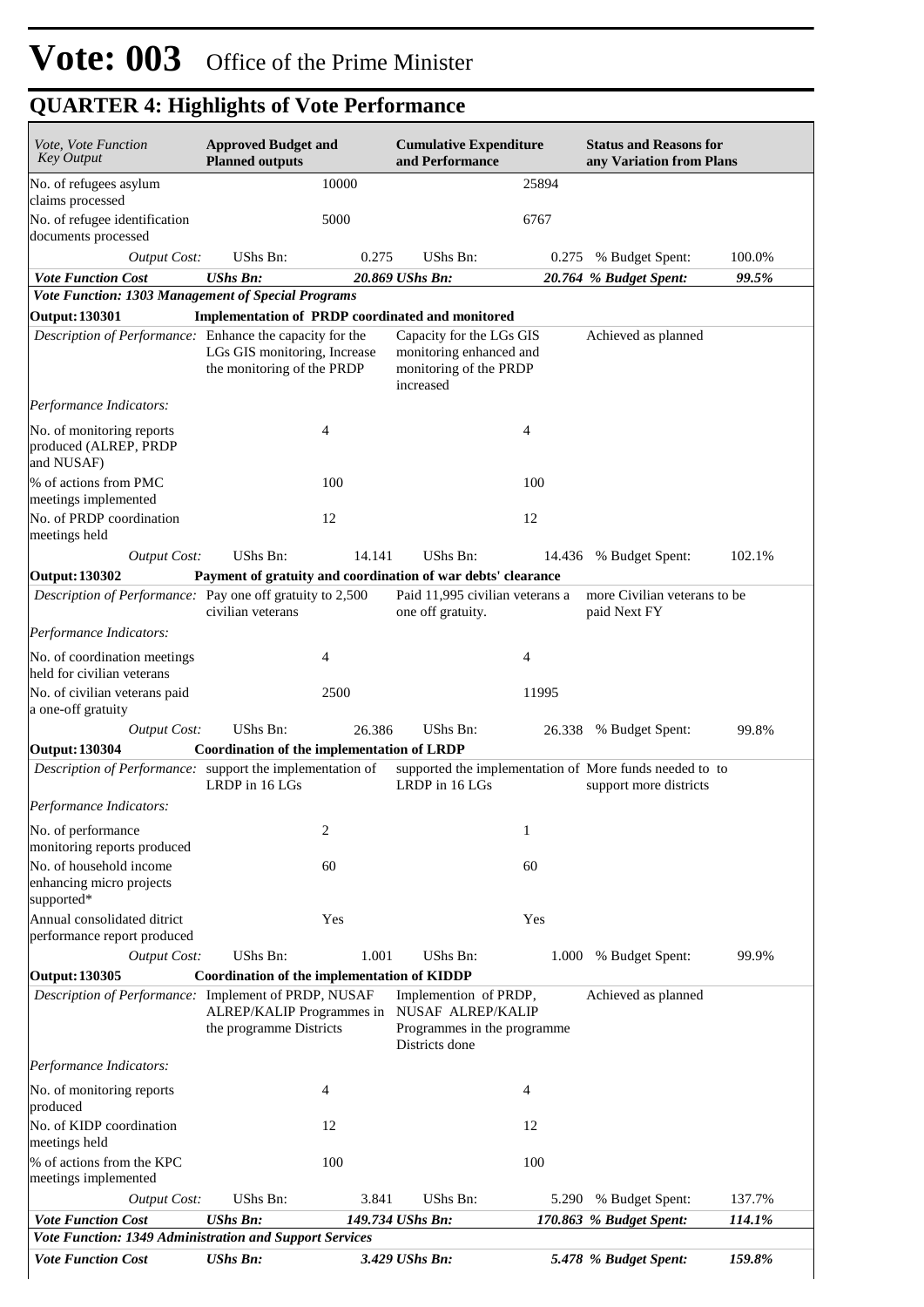| <i>Vote, Vote Function</i><br>Key Output | <b>Approved Budget and</b><br><b>Planned outputs</b> | <b>Cumulative Expenditure</b><br>and Performance | <b>Status and Reasons for</b><br>any Variation from Plans |  |
|------------------------------------------|------------------------------------------------------|--------------------------------------------------|-----------------------------------------------------------|--|
| <b>Cost of Vote Services:</b>            | UShs $B_n$ :                                         | <b>188.418</b> <i>UShs Bn:</i>                   | $215.364$ % Budget Spent:<br>114.3%                       |  |
|                                          |                                                      |                                                  |                                                           |  |

*\* Excluding Taxes and Arrears*

Fourth quarter has registered good performance from all departments as far as budget execution is concerned. Nearly all funds were used up to 100% . However the percentage of budget released and spent is more than 100% because of the supplimentary release of Ugx 4bn for UBC to cater for domestic arrears.

#### **Table V2.2: Implementing Actions to Improve Vote Performance**

| <b>Planned Actions:</b>                                                                                                                                                              | <b>Actual Actions:</b>                                                                                                                                     | <b>Reasons for Variation</b>                                                                           |
|--------------------------------------------------------------------------------------------------------------------------------------------------------------------------------------|------------------------------------------------------------------------------------------------------------------------------------------------------------|--------------------------------------------------------------------------------------------------------|
| Vote: 003 Office of the Prime Minister                                                                                                                                               |                                                                                                                                                            |                                                                                                        |
| Vote Function: 1302 Disaster Preparedness, Management and Refugees                                                                                                                   |                                                                                                                                                            |                                                                                                        |
| Initiate and facilitate capacity building<br>programmes for MDAs at national and<br>local government staff                                                                           | Early warning team was trained and<br>Trained Iganga, Busia, Butaleja, Ngora<br>& Kanungu DDMCs and DDPCs                                                  | More trainings scheduled for next FY                                                                   |
| Built capacity of existing officers, filling<br>vacant positions                                                                                                                     | Training of officers was done                                                                                                                              | No significant variaton                                                                                |
| Vote Function: 1349 Administration and Support Services                                                                                                                              |                                                                                                                                                            |                                                                                                        |
| The careful recruitment of staff and<br>deployment for key service delivery<br>positions within the establishment<br>continues.                                                      | Deployment of staff for key service<br>delivery done                                                                                                       | Achieved as planned                                                                                    |
| Vote: 003 Office of the Prime Minister                                                                                                                                               |                                                                                                                                                            |                                                                                                        |
| Vote Function: 1349 Administration and Support Services                                                                                                                              |                                                                                                                                                            |                                                                                                        |
| Mobilisation of adequete resources and<br>strengthening existing structures proper                                                                                                   | dequate resources were mobilized                                                                                                                           | Achieved as planned                                                                                    |
| utilisation and accountability for its<br>effective use.                                                                                                                             | <b>Existing structures were strengthened</b>                                                                                                               |                                                                                                        |
|                                                                                                                                                                                      | Proper utilisation and accountability<br>of resouces for i effective use was<br>ensured.                                                                   |                                                                                                        |
| e -governance functions be implemented<br>and strengthened supportte web portal and<br>build capacity of staff in ICT skills                                                         | <b>E</b> -governance functions were<br>implemented and strengthened                                                                                        | Achieved as planned                                                                                    |
|                                                                                                                                                                                      | web portal was supported                                                                                                                                   |                                                                                                        |
| Vote: 003 Office of the Prime Minister                                                                                                                                               |                                                                                                                                                            |                                                                                                        |
| Vote Function: 1301 Policy Coordination, Monitoring and Evaluation                                                                                                                   |                                                                                                                                                            |                                                                                                        |
| Continue with the national guidance<br>through sensitisation programmes in LGs<br>and institutions across the country, and<br>develop the National Guidance Policy.                  | National guidance through sensitisation<br>programmes in LGs and institutions<br>across the country done                                                   | The activities of developing the National<br>Guidance Policy still on going                            |
| Facilitate continued improvement of<br>coordination between Ministries,<br>Departments and Agencies, conduct 4<br>independent evaluations, and strengthen<br>the evaluation facility | <b>Facilitated continued improvement of</b><br>coordination between Ministries,<br><b>Departments and Agencies, Two</b><br>evaluations have been conducted | More Evaluations for next FY                                                                           |
| Develop the capacity of the structures<br>Media council operations strengthened<br>Government Communication Strategy and<br>Amended Press and Journalist<br>Implemented.             | Developed the capacity of the<br>structures,<br>Media council operations were<br>strengthened                                                              | Capacity of structure of the Directorate of<br>information and National Guidance yet to<br>be enhanced |
| Vote Function: 1302 Disaster Preparedness, Management and Refugees                                                                                                                   |                                                                                                                                                            |                                                                                                        |
| Full scale implementation of the National<br>Disaster Policy, coordinate Capacity<br>building programmes for national and<br>local government staff in DRR.                          | Held eleven (11) Disaster Risk<br><b>Reduction (DRR) platform meetings for</b><br>coordinating MDAs and Partners in<br>Kampala.                            | No significant variaton                                                                                |
| Vote Function: 1303 Management of Special Programs                                                                                                                                   |                                                                                                                                                            |                                                                                                        |
| Mainstreaming the implementation of<br>special development recovery programs in<br>government policies and programs<br>Capacity in terms of human resources and                      | Continued the Implementation of<br>special development recovery programs<br>in government policies and programs<br>Capacity in terms of human resources    | Achieved as planned<br>Achieved as planned                                                             |
| tools especially at the Local Government                                                                                                                                             | and tools especially at the Local                                                                                                                          |                                                                                                        |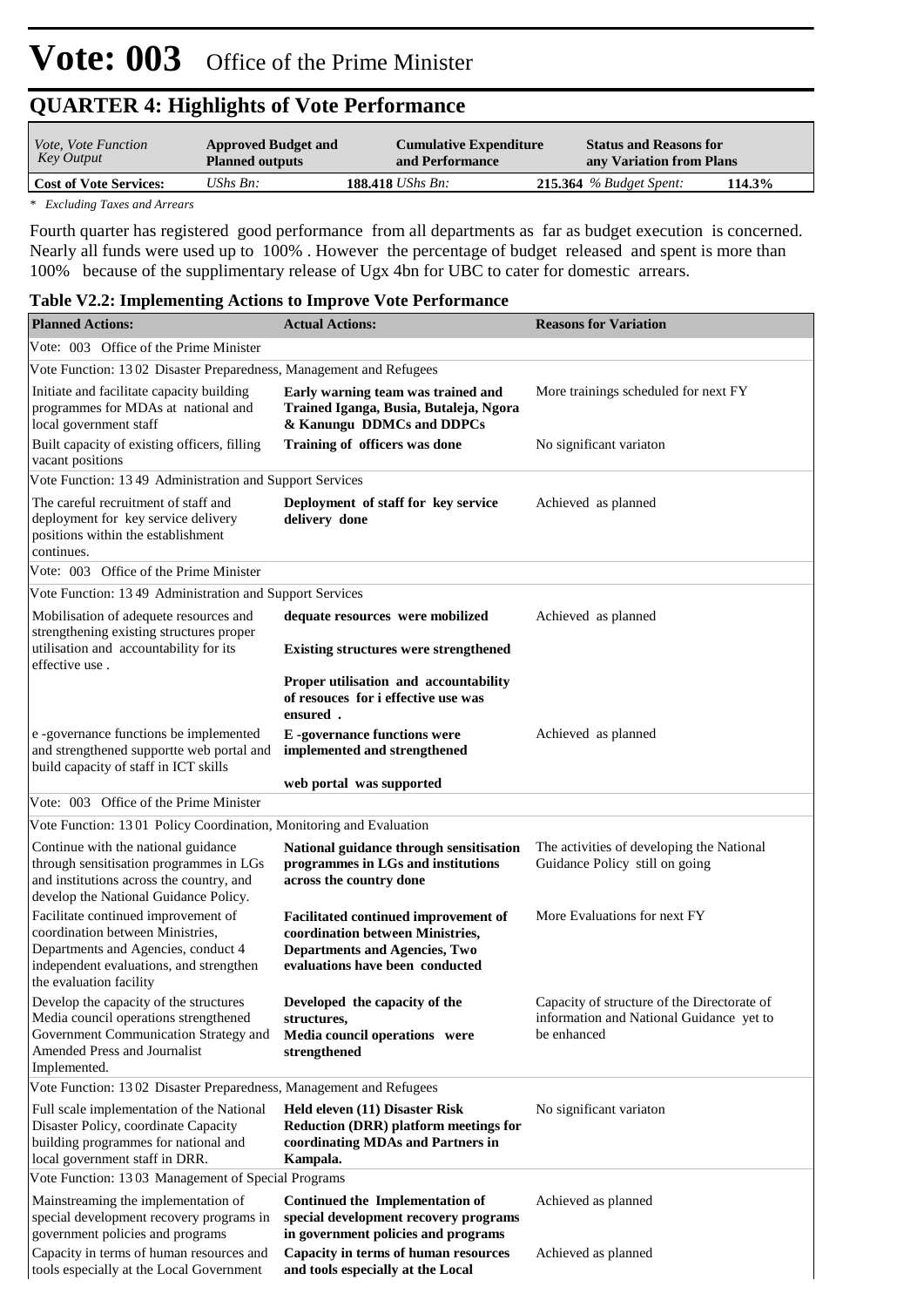| <b>Planned Actions:</b>                                                                    | <b>Actual Actions:</b>                                                                                                                                                       | <b>Reasons for Variation</b> |
|--------------------------------------------------------------------------------------------|------------------------------------------------------------------------------------------------------------------------------------------------------------------------------|------------------------------|
| levels                                                                                     | Government levels enhanced                                                                                                                                                   |                              |
| Implementation of the Luwero-Rwenzori<br>Triangle Development Plan, KIDP, &<br><b>PRDP</b> | Continued the Implementation of the<br>Luwero-Rwenzori Triangle<br>Development Plan, KIDP, & PRDP<br>which was done with major ouputs of<br>restocking and Paving of Kasiimo | Achieved as planned          |

### *V3: Details of Releases and Expenditure*

*This section provides a comprehensive summary of the outputs delivered by the Vote and further details of Vote expenditures by Vote Function and Expenditure Item.*

#### **Table V3.1: GoU Releases and Expenditure by Output\***

| <b>Billion Uganda Shillings</b><br><b>Budget</b><br><b>Budget</b><br>Releases<br><b>Budget</b><br>Released<br><i>Spent</i><br>Spent<br>126.9%<br>99.6%<br>VF:1301 Policy Coordination, Monitoring and Evaluation<br>14.39<br>18.33<br>18.26<br>127.4%<br>Class: Outputs Provided<br>12.91<br>12.85<br>12.78<br>99.6%<br>99.0%<br>99.4%<br>130101 Government policy implementation coordination<br>1.93<br>1.89<br>1.89<br>98.2%<br>98.2%<br>100.0%<br>97.6%<br>130102 Government business in Parliament coordinated<br>3.03<br>3.03<br>2.95<br>100.0%<br>97.6%<br>130104 National guidance<br>100.0%<br>100.0%<br>100.0%<br>1.12<br>1.12<br>1.12 |
|--------------------------------------------------------------------------------------------------------------------------------------------------------------------------------------------------------------------------------------------------------------------------------------------------------------------------------------------------------------------------------------------------------------------------------------------------------------------------------------------------------------------------------------------------------------------------------------------------------------------------------------------------|
|                                                                                                                                                                                                                                                                                                                                                                                                                                                                                                                                                                                                                                                  |
|                                                                                                                                                                                                                                                                                                                                                                                                                                                                                                                                                                                                                                                  |
|                                                                                                                                                                                                                                                                                                                                                                                                                                                                                                                                                                                                                                                  |
|                                                                                                                                                                                                                                                                                                                                                                                                                                                                                                                                                                                                                                                  |
|                                                                                                                                                                                                                                                                                                                                                                                                                                                                                                                                                                                                                                                  |
|                                                                                                                                                                                                                                                                                                                                                                                                                                                                                                                                                                                                                                                  |
|                                                                                                                                                                                                                                                                                                                                                                                                                                                                                                                                                                                                                                                  |
| 2.34<br>100.0%<br>130105 Dissemination of Public Information<br>2.34<br>2.34<br>100.0%<br>100.0%                                                                                                                                                                                                                                                                                                                                                                                                                                                                                                                                                 |
| 100.0%<br>130106 Functioning National Monitoring and Evaluation<br>4.50<br>99.6%<br>99.6%<br>4.48<br>4.48                                                                                                                                                                                                                                                                                                                                                                                                                                                                                                                                        |
| 100.0%<br>Class: Outputs Funded<br>1.00<br>5.00<br>5.00<br>500.0%<br>500.0%                                                                                                                                                                                                                                                                                                                                                                                                                                                                                                                                                                      |
| 130151 Transfers to government units<br>100.0%<br>1.00<br>5.00<br>5.00<br>500.0%<br>500.0%                                                                                                                                                                                                                                                                                                                                                                                                                                                                                                                                                       |
| Class: Capital Purchases<br>0.48<br>100.0%<br>100.0%<br>0.48<br>0.48<br>100.0%                                                                                                                                                                                                                                                                                                                                                                                                                                                                                                                                                                   |
| 100.0%<br>130175 Purchase of Motor Vehicles and Other Transport Equipment<br>0.48<br>0.48<br>100.0%<br>100.0%<br>0.48                                                                                                                                                                                                                                                                                                                                                                                                                                                                                                                            |
| VF:1302 Disaster Preparedness, Management and Refugees<br>99.5%<br>100.0%<br>20.87<br>20.77<br>20.76<br><b>99.5%</b>                                                                                                                                                                                                                                                                                                                                                                                                                                                                                                                             |
| Class: Outputs Provided<br>8.75<br>100.0%<br>100.0%<br>8.75<br>8.75<br>100.0%                                                                                                                                                                                                                                                                                                                                                                                                                                                                                                                                                                    |
| 99.9%<br>130201 Effective preparedness and response to disasters<br>2.29<br>2.29<br>2.29<br>100.0%<br>99.9%                                                                                                                                                                                                                                                                                                                                                                                                                                                                                                                                      |
| 99.9%<br>130203 IDPs returned and resettled, Refugees settled and repatriated<br>0.63<br>0.63<br>100.0%<br>99.9%<br>0.63                                                                                                                                                                                                                                                                                                                                                                                                                                                                                                                         |
| 130204 Relief to disaster victims<br>100.0%<br>4.85<br>4.85<br>4.85<br>100.0%<br>100.0%                                                                                                                                                                                                                                                                                                                                                                                                                                                                                                                                                          |
| 100.0%<br>100.0%<br>130206 Refugees and host community livelihoods improved<br>0.71<br>0.71<br>100.0%<br>0.71                                                                                                                                                                                                                                                                                                                                                                                                                                                                                                                                    |
| 0.27<br>100.0%<br>130207 Grant of asylum and repatriation refugees<br>0.27<br>0.27<br>100.0%<br>100.0%                                                                                                                                                                                                                                                                                                                                                                                                                                                                                                                                           |
| Class: Capital Purchases<br>99.2%<br>100.0%<br>12.12<br>12.02<br>12.02<br>99.2%                                                                                                                                                                                                                                                                                                                                                                                                                                                                                                                                                                  |
| 130271 Acquisition of Land by Government<br>8.00<br>8.00<br>8.00<br>100.0%<br>100.0%<br>100.0%                                                                                                                                                                                                                                                                                                                                                                                                                                                                                                                                                   |
| 100.0%<br>130272 Government Buildings and Administrative Infrastructure<br>3.99<br>3.77<br>3.77<br>94.5%<br>94.5%                                                                                                                                                                                                                                                                                                                                                                                                                                                                                                                                |
| 0.25<br>100.0%<br>130275 Purchase of Motor Vehicles and Other Transport Equipment<br>0.13<br>0.25<br>193.2%<br>193.2%                                                                                                                                                                                                                                                                                                                                                                                                                                                                                                                            |
| 100.0%<br>88.75<br>88.75<br>99.8%<br>99.8%<br>VF:1303 Management of Special Programs<br>88.90                                                                                                                                                                                                                                                                                                                                                                                                                                                                                                                                                    |
| Class: Outputs Provided<br>70.05<br>69.83<br>69.82<br>99.7%<br>99.7%<br>100.0%                                                                                                                                                                                                                                                                                                                                                                                                                                                                                                                                                                   |
| 100.0%<br>130301 Implementation of PRDP coordinated and monitored<br>100.0%<br>100.0%<br>3.67<br>3.67<br>3.67                                                                                                                                                                                                                                                                                                                                                                                                                                                                                                                                    |
| 130302 Payment of gratuity and coordination of war debts' clearance<br>100.0%<br>26.39<br>26.34<br>26.34<br>99.8%<br>99.8%                                                                                                                                                                                                                                                                                                                                                                                                                                                                                                                       |
| 99.9%<br>130304 Coordination of the implementation of LRDP<br>100.0%<br>99.9%<br>1.00<br>1.00<br><b>1.00</b>                                                                                                                                                                                                                                                                                                                                                                                                                                                                                                                                     |
| 2.23<br>2.23<br>100.0%<br>130305 Coordination of the implementation of KIDDP<br>2.23<br>100.0%<br>100.0%                                                                                                                                                                                                                                                                                                                                                                                                                                                                                                                                         |
| 99.9%<br>130306 Pacification and development<br>16.76<br>16.60<br>16.58<br>99.0%<br>98.9%                                                                                                                                                                                                                                                                                                                                                                                                                                                                                                                                                        |
| 100.0%<br>130307 Restocking Programme<br>20.00<br>20.00<br>20.00<br>100.0%<br>100.0%                                                                                                                                                                                                                                                                                                                                                                                                                                                                                                                                                             |
| 100.0%<br>Class: Outputs Funded<br>8.20<br>8.05<br>8.05<br>98.2%<br>98.2%                                                                                                                                                                                                                                                                                                                                                                                                                                                                                                                                                                        |
| 130351 Transfers to Government units<br>100.0%<br>8.20<br>8.05<br>8.05<br>98.2%<br>98.2%                                                                                                                                                                                                                                                                                                                                                                                                                                                                                                                                                         |
| 102.2%<br>100.2%<br>Class: Capital Purchases<br>10.65<br>10.87<br>10.89<br>102.0%                                                                                                                                                                                                                                                                                                                                                                                                                                                                                                                                                                |
| 100.0%<br>130372 Government Buildings and Administrative Infrastructure<br>4.97<br>4.97<br>100.0%<br>100.0%<br>4.97                                                                                                                                                                                                                                                                                                                                                                                                                                                                                                                              |
| 101.1%<br>130375 Purchase of Motor Vehicles and Other Transport Equipment<br>1.68<br>1.68<br>100.0%<br>101.1%<br>1.70                                                                                                                                                                                                                                                                                                                                                                                                                                                                                                                            |
| 0.01<br>0.01<br>100.0%<br>100.0%<br>130376 Purchase of Office and ICT Equipment, including Software<br>0.01<br>100.0%                                                                                                                                                                                                                                                                                                                                                                                                                                                                                                                            |
| 130377 Purchase of Specialised Machinery & Equipment<br>3.91<br>105.5%<br>100.0%<br>4.13<br>4.13<br>105.5%                                                                                                                                                                                                                                                                                                                                                                                                                                                                                                                                       |
| 130379 Acquisition of Other Capital Assets<br>0.08<br>100.0%<br>0.08<br>0.08<br>100.0%<br>100.0%                                                                                                                                                                                                                                                                                                                                                                                                                                                                                                                                                 |
| 99.9%<br>VF:1349 Administration and Support Services<br>3.43<br>5.48<br>5.48<br>159.9%<br>159.8%                                                                                                                                                                                                                                                                                                                                                                                                                                                                                                                                                 |
| Class: Outputs Provided<br>2.33<br>99.9%<br>2.65<br>2.64<br>113.3%<br>113.4%                                                                                                                                                                                                                                                                                                                                                                                                                                                                                                                                                                     |
| 134901 Ministerial and Top Management Services<br>99.8%<br>1.52<br>1.87<br>1.86<br>122.4%<br>122.2%                                                                                                                                                                                                                                                                                                                                                                                                                                                                                                                                              |
| 0.31<br>100.0%<br>134902 Policy Planning and Budgeting<br>0.31<br>0.31<br>100.0%<br>100.0%                                                                                                                                                                                                                                                                                                                                                                                                                                                                                                                                                       |
| 134903 Ministerial Support Services<br>0.38<br>0.35<br>0.35<br>92.2%<br>92.2%<br>100.0%                                                                                                                                                                                                                                                                                                                                                                                                                                                                                                                                                          |
| 134904 Coordination and Monitoring<br>100.0%<br>0.13<br>0.13<br>100.0%<br>100.0%<br>0.13                                                                                                                                                                                                                                                                                                                                                                                                                                                                                                                                                         |
| Class: Outputs Funded<br>100.0%<br>100.0%<br>0.50<br>0.50<br>0.50<br>100.0%                                                                                                                                                                                                                                                                                                                                                                                                                                                                                                                                                                      |
| 134951 UVAB Coordinated<br>0.50<br>100.0%<br>100.0%<br>100.0%<br>0.50<br>0.50                                                                                                                                                                                                                                                                                                                                                                                                                                                                                                                                                                    |
| 0.60<br>2.34<br>392.4%<br>392.4%<br>100.0%<br>Class: Capital Purchases<br>2.34                                                                                                                                                                                                                                                                                                                                                                                                                                                                                                                                                                   |
| 134975 Purchase of Motor Vehicles and Other Transport Equipment<br>100.0%<br>0.27<br>1.27<br>1.27<br>470.4%<br>470.4%                                                                                                                                                                                                                                                                                                                                                                                                                                                                                                                            |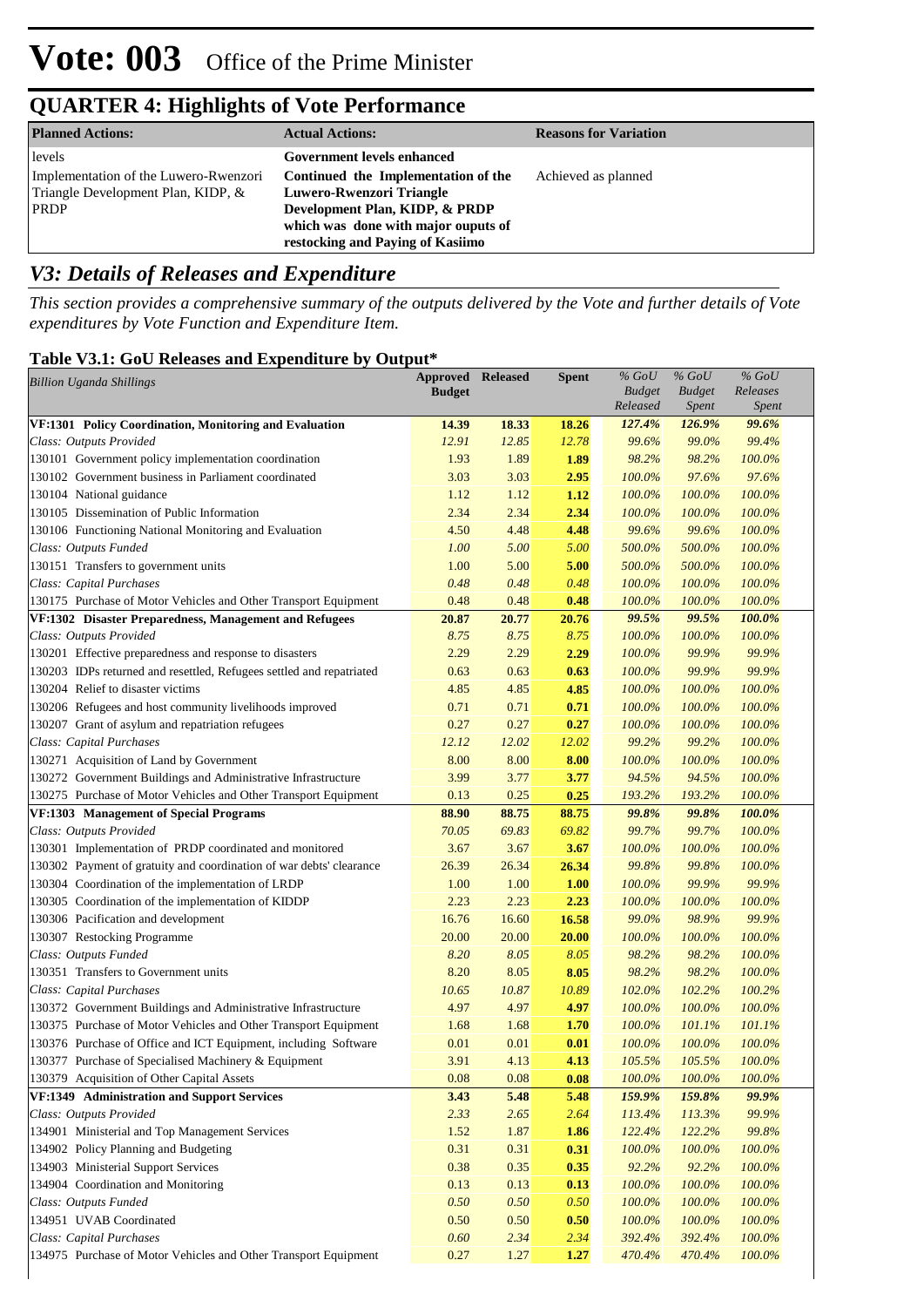# **Vote: 003** Office of the Prime Minister

# **QUARTER 4: Highlights of Vote Performance**

| <b>Billion Uganda Shillings</b>                         | <b>Approved Released</b><br><b>Budget</b> |        | Spent  | $%$ GoU<br><b>Budget</b><br>Released | $%$ GoU<br><b>Budget</b><br><i>Spent</i> | $%$ GoU<br>Releases<br><i>Spent</i> |  |
|---------------------------------------------------------|-------------------------------------------|--------|--------|--------------------------------------|------------------------------------------|-------------------------------------|--|
| 134977<br>Purchase of Specialised Machinery & Equipment | 0.33                                      | 1.07   | 1.07   | 327.7%                               | 327.7%                                   | 100.0%                              |  |
| <b>Total For Vote</b>                                   | 127.59                                    | 133.34 | 133.26 | 104.5%                               | 104.4%                                   | 99.9%                               |  |

*\* Excluding Taxes and Arrears*

#### **Table V3.2: 2014/15 GoU Expenditure by Item**

| <b>Billion Uganda Shillings</b>                           | <b>Approved</b><br><b>Budget</b> | <b>Releases</b> | <b>Expend-</b><br>iture | % Budged<br><b>Released</b> | % Budget<br><b>Spent</b> | %Releases<br><b>Spent</b> |
|-----------------------------------------------------------|----------------------------------|-----------------|-------------------------|-----------------------------|--------------------------|---------------------------|
| <b>Output Class: Outputs Provided</b>                     | 94.04                            | 94.08           | 93.99                   | 100.0%                      | 99.9%                    | 99.9%                     |
| 211101 General Staff Salaries                             | 2.46                             | 2.32            | 2.32                    | 94.3%                       | 94.3%                    | 99.9%                     |
| 211102 Contract Staff Salaries (Incl. Casuals, Temporary) | 0.49                             | 0.55            | 0.47                    | 112.4%                      | 96.8%                    | 86.1%                     |
| 211103 Allowances                                         | 1.62                             | 1.62            | 1.62                    | 100.0%                      | 100.0%                   | 100.0%                    |
| 213001 Medical expenses (To employees)                    | 0.06                             | 0.06            | 0.06                    | 100.0%                      | 100.0%                   | 100.0%                    |
| 213002 Incapacity, death benefits and funeral expenses    | 0.04                             | 0.04            | 0.04                    | 100.0%                      | 100.0%                   | 100.0%                    |
| 221001 Advertising and Public Relations                   | 0.40                             | 0.40            | 0.40                    | 100.0%                      | 100.0%                   | 100.0%                    |
| 221002 Workshops and Seminars                             | 2.26                             | 2.26            | 2.26                    | 100.0%                      | 99.9%                    | 99.9%                     |
| 221003 Staff Training                                     | 0.66                             | 0.66            | 0.65                    | 100.0%                      | 99.8%                    | 99.8%                     |
| 221004 Recruitment Expenses                               | 0.02                             | 0.02            | 0.02                    | 100.0%                      | 100.0%                   | 100.0%                    |
| 221005 Hire of Venue (chairs, projector, etc)             | 0.17                             | 0.17            | 0.17                    | 100.0%                      | 100.0%                   | 100.0%                    |
| 221006 Commissions and related charges                    | 0.00                             | 0.00            | 0.00                    | 100.0%                      | 100.0%                   | 100.0%                    |
| 221007 Books, Periodicals & Newspapers                    | 0.29                             | 0.29            | 0.29                    | 100.0%                      | 100.0%                   | 100.0%                    |
| 221008 Computer supplies and Information Technology (IT   | 0.61                             | 0.61            | 0.61                    | 100.0%                      | 100.0%                   | 100.0%                    |
| 221009 Welfare and Entertainment                          | 0.23                             | 0.23            | 0.23                    | 100.0%                      | 99.6%                    | 99.6%                     |
| 221010 Special Meals and Drinks                           | 0.30                             | 0.30            | 0.30                    | 100.0%                      | 100.0%                   | 100.0%                    |
| 221011 Printing, Stationery, Photocopying and Binding     | 0.82                             | 0.82            | 0.82                    | 100.0%                      | 100.0%                   | 100.0%                    |
| 221012 Small Office Equipment                             | 0.19                             | 0.19            | 0.19                    | 100.0%                      | 100.0%                   | 100.0%                    |
| 221016 IFMS Recurrent costs                               | 0.02                             | 0.02            | 0.02                    | 100.0%                      | 100.0%                   | 100.0%                    |
| 221017 Subscriptions                                      | 0.12                             | 0.12            | 0.12                    | 100.0%                      | 100.0%                   | 100.0%                    |
| 221020 IPPS Recurrent Costs                               | 0.03                             | 0.03            | 0.03                    | 100.0%                      | 100.0%                   | 100.0%                    |
| 222001 Telecommunications                                 | 0.28                             | 0.28            | 0.28                    | 100.0%                      | 100.0%                   | 100.0%                    |
| 222002 Postage and Courier                                | 0.02                             | 0.02            | 0.02                    | 100.0%                      | 100.0%                   | 100.0%                    |
| 222003 Information and communications technology (ICT)    | 0.51                             | 0.49            | 0.49                    | 95.4%                       | 95.4%                    | 100.0%                    |
| 223003 Rent – (Produced Assets) to private entities       | 0.68                             | 0.94            | 0.94                    | 138.0%                      | 138.0%                   | 100.0%                    |
| 223004 Guard and Security services                        | 0.25                             | 0.25            | 0.25                    | 100.0%                      | 100.0%                   | 100.0%                    |
| 223005 Electricity                                        | 0.30                             | 0.30            | 0.30                    | 100.0%                      | 100.0%                   | 100.0%                    |
| 223006 Water                                              | 0.10                             | 0.10            | 0.10                    | 100.0%                      | 100.0%                   | 100.0%                    |
| 223901 Rent – (Produced Assets) to other govt. units      | 0.30                             | 0.30            | 0.30                    | 100.0%                      | 100.0%                   | 100.0%                    |
| 224006 Agricultural Supplies                              | 40.14                            | 40.53           | 40.51                   | 101.0%                      | 100.9%                   | 100.0%                    |
| 225001 Consultancy Services- Short term                   | 4.65                             | 4.75            | 4.75                    | 102.2%                      | 102.2%                   | 100.0%                    |
| 225002 Consultancy Services-Long-term                     | 0.29                             | 0.29            | 0.29                    | 100.0%                      | 100.0%                   | 100.0%                    |
| 225003 Taxes on (Professional) Services                   | 1.20                             | 0.60            | 0.60                    | 49.8%                       | 49.8%                    | 100.0%                    |
| 227001 Travel inland                                      | 4.05                             | 4.05            | 4.05                    | 100.0%                      | 100.0%                   | 100.0%                    |
| 227002 Travel abroad                                      | 1.28                             | 1.28            | 1.28                    | 100.0%                      | 100.0%                   | 100.0%                    |
| 227004 Fuel, Lubricants and Oils                          | 1.24                             | 1.24            | 1.24                    | 100.0%                      | 99.9%                    | 99.9%                     |
| 228001 Maintenance - Civil                                | 0.12                             | 0.12            | 0.12                    | 100.0%                      | 100.0%                   | 100.0%                    |
| 228002 Maintenance - Vehicles                             | 1.14                             | 1.14            | <b>1.14</b>             | 100.0%                      | 100.0%                   | 100.0%                    |
| 228003 Maintenance - Machinery, Equipment & Furniture     | 0.03                             | 0.03            | 0.03                    | 100.0%                      | 100.0%                   | 100.0%                    |
| 228004 Maintenance - Other                                | 0.74                             | 0.74            | 0.74                    | 100.0%                      | 100.0%                   | 100.0%                    |
| 282101 Donations                                          | 0.51                             | 0.51            | 0.51                    | 100.0%                      | 100.0%                   | 100.0%                    |
| 282104 Compensation to 3rd Parties                        | 25.44                            | 25.44           | 25.44                   | 100.0%                      | 100.0%                   | 100.0%                    |
| <b>Output Class: Outputs Funded</b>                       | 9.70                             | 13.55           | 13.55                   | 139.7%                      | 139.7%                   | $100.0\%$                 |
|                                                           |                                  |                 |                         |                             |                          |                           |
| 263101 LG Conditional grants                              | 7.13                             | 6.98            | 6.98                    | 97.9%                       | 97.9%                    | 100.0%                    |
| 263104 Transfers to other govt. Units (Current)           | 2.07                             | 6.07            | 6.07                    | 293.2%                      | 293.3%                   | 100.0%                    |
| 263340 Other grants                                       | 0.50                             | 0.50            | 0.50                    | 100.0%                      | 100.0%                   | 100.0%                    |
| <b>Output Class: Capital Purchases</b>                    | 27.57                            | 27.34           | 27.36                   | 99.2%                       | 99.2%                    | 100.1%                    |
| 231001 Non Residential buildings (Depreciation)           | 1.98                             | 1.98            | <b>1.98</b>             | 100.0%                      | 100.0%                   | 100.0%                    |
| 231002 Residential buildings (Depreciation)               | 6.06                             | 6.06            | 6.06                    | 100.0%                      | 100.0%                   | 100.0%                    |
| 231004 Transport equipment                                | 2.56                             | 3.68            | 3.70                    | 143.8%                      | 144.5%                   | 100.5%                    |
| 231005 Machinery and equipment                            | 3.88                             | 4.84            | 4.84                    | 124.6%                      | 124.6%                   | 100.0%                    |
| 231007 Other Fixed Assets (Depreciation)                  | 1.00                             | 0.78            | 0.78                    | 78.0%                       | 78.0%                    | 100.0%                    |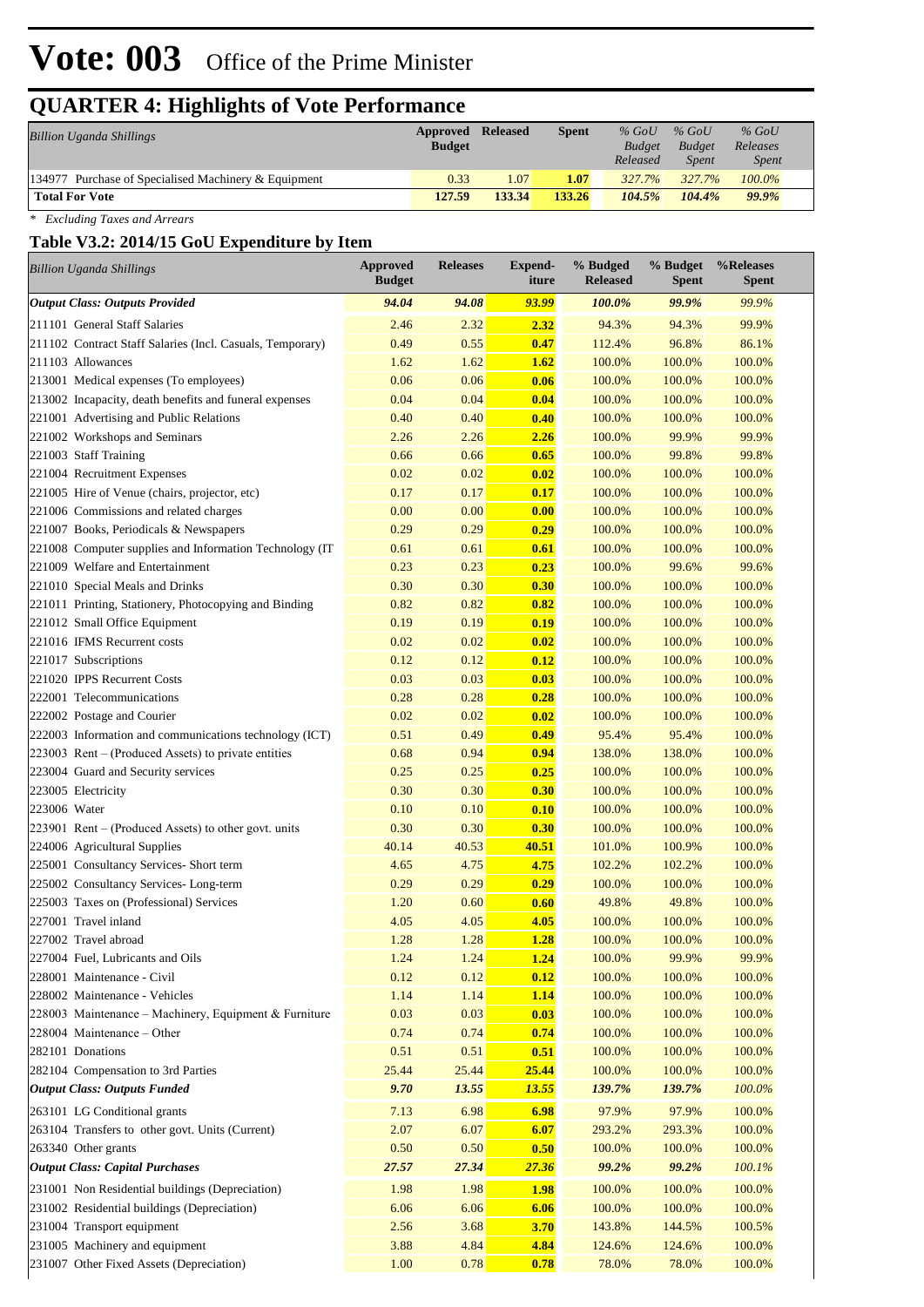# **Vote: 003** Office of the Prime Minister

## **QUARTER 4: Highlights of Vote Performance**

| <b>Billion Uganda Shillings</b>                            | Approved<br><b>Budget</b> | <b>Releases</b> | Expend-<br>iture | % Budged<br><b>Released</b> | % Budget<br><b>Spent</b> | %Releases<br><b>Spent</b> |
|------------------------------------------------------------|---------------------------|-----------------|------------------|-----------------------------|--------------------------|---------------------------|
| 281504 Monitoring, Supervision & Appraisal of capital wor  | 0.36                      | 0.36            | 0.36             | 100.0%                      | 100.0%                   | 100.0%                    |
| 311101 Land                                                | 8.00                      | 8.00            | 8.00             | 100.0%                      | 100.0%                   | 100.0%                    |
| $ 312204 \text{ Taxes}$ on Machinery, Furniture & Vehicles | 3.72                      | 1.64            | 1.64             | 44.1%                       | 44.1%                    | 100.0%                    |
| <b>Output Class: Arrears</b>                               | 0.01                      | 0.00            | 0.00             | 32.3%                       | 32.3%                    | $100.0\%$                 |
| 321614 Electricity arrears (Budgeting)                     | 0.01                      | 0.00            | 0.00             | 32.3%                       | 32.3%                    | 100.0%                    |
| <b>Grand Total:</b>                                        | 131.32                    | 134.98          | <b>134.90</b>    | 102.8%                      | 102.7%                   | 99.9%                     |
| <b>Total Excluding Taxes and Arrears:</b>                  | 127.59                    | 133.34          | 133.26           | 104.5%                      | 104.4%                   | 99.9%                     |

#### **Table V3.3: GoU Releases and Expenditure by Project and Programme\***

|      | <b>Billion Uganda Shillings</b>                          | <b>Approved</b><br><b>Budget</b> | <b>Released</b> | Spent  | $%$ GoU<br><b>Budget</b><br>Released | $%$ GoU<br><b>Budget</b><br>Spent | $%$ GoU<br>Releases<br><b>Spent</b> |  |
|------|----------------------------------------------------------|----------------------------------|-----------------|--------|--------------------------------------|-----------------------------------|-------------------------------------|--|
|      | VF:1301 Policy Coordination, Monitoring and Evaluation   | 14.39                            | 18.33           | 18.26  | 127.4%                               | 126.9%                            | 99.6%                               |  |
|      | <b>Recurrent Programmes</b>                              |                                  |                 |        |                                      |                                   |                                     |  |
| 01   | <b>Executive Office</b>                                  | 0.85                             | 0.85            | 0.85   | 100.0%                               | 100.0%                            | 100.0%                              |  |
| 08   | <b>General Duties</b>                                    | 0.09                             | 0.08            | 0.08   | 87.2%                                | 87.2%                             | 100.0%                              |  |
| 09   | Government Chief Whip                                    | 2.89                             | 2.89            | 2.82   | 100.0%                               | 97.5%                             | 97.5%                               |  |
| 14   | Information and National Guidance                        | 2.92                             | 6.92            | 6.92   | 237.1%                               | 237.1%                            | 100.0%                              |  |
| 16   | Monitoring and Evaluation                                | 4.05                             | 4.05            | 4.05   | 100.0%                               | 100.0%                            | 100.0%                              |  |
| 17   | Policy Implementation and Coordination                   | 0.84                             | 0.82            | 0.82   | 97.2%                                | 97.2%                             | 100.0%                              |  |
| 20   | 2nd Deputy Prime Minister/Deputy Leader of Govt Busniess | 0.42                             | 0.42            | 0.42   | 100.0%                               | 100.0%                            | 100.0%                              |  |
|      | <b>Development Projects</b>                              |                                  |                 |        |                                      |                                   |                                     |  |
| 1006 | Support to Information and National Guidance             | 1.91                             | 1.91            | 1.91   | 100.0%                               | 100.0%                            | 100.0%                              |  |
| 1294 | Government Evaluation Facility Project                   | 0.42                             | 0.40            | 0.40   | 95.3%                                | 95.3%                             | 100.0%                              |  |
|      | VF:1302 Disaster Preparedness, Management and Refugees   | 20.87                            | 20.77           | 20.76  | 99.5%                                | 99.5%                             | 100.0%                              |  |
|      | <b>Recurrent Programmes</b>                              |                                  |                 |        |                                      |                                   |                                     |  |
| 18   | Disaster Preparedness and Management                     | 6.34                             | 6.34            | 6.34   | 100.0%                               | 100.0%                            | 100.0%                              |  |
| 19   | Refugees Management                                      | 1.31                             | 1.31            | 1.31   | 100.0%                               | 100.0%                            | 100.0%                              |  |
|      | Development Projects                                     |                                  |                 |        |                                      |                                   |                                     |  |
|      | 0922 Humanitarian Assistance                             | 11.21                            | 10.99           | 10.99  | 98.0%                                | 98.0%                             | 100.0%                              |  |
| 1235 | Ressettlement of Landless Persons and Disaster Victims   | 1.83                             | 1.95            | 1.95   | 106.6%                               | 106.5%                            | 99.9%                               |  |
| 1293 | Support to Refugee Settlement                            | 0.18                             | 0.18            | 0.18   | 100.0%                               | 100.0%                            | 100.0%                              |  |
|      | VF:1303 Management of Special Programs                   | 88.90                            | 88.75           | 88.75  | 99.8%                                | 99.8%                             | 100.0%                              |  |
|      | <b>Recurrent Programmes</b>                              |                                  |                 |        |                                      |                                   |                                     |  |
| 04   | Northern Uganda Rehabilitation                           | 0.35                             | 0.32            | 0.32   | 93.6%                                | 93.6%                             | 100.0%                              |  |
| 06   | Luwero-Rwenzori Triangle                                 | 27.90                            | 27.85           | 27.85  | 99.8%                                | 99.8%                             | 100.0%                              |  |
| 07   | Karamoja HQs                                             | 0.42                             | 0.42            | 0.42   | 100.0%                               | 100.0%                            | 100.0%                              |  |
| 21   | <b>Teso Affairs</b>                                      | 0.12                             | 0.11            | 0.11   | 86.9%                                | 86.9%                             | 100.0%                              |  |
| 22   | <b>Bunyoro Affairs</b>                                   | 0.12                             | 0.11            | 0.11   | 87.0%                                | 87.0%                             | 100.0%                              |  |
|      | <b>Development Projects</b>                              |                                  |                 |        |                                      |                                   |                                     |  |
| 0022 | Support to LRDP                                          | 9.78                             | 9.78            | 9.78   | 100.0%                               | 100.0%                            | 100.0%                              |  |
| 0932 | Post-war Recovery, and Presidential Pledges              | 30.02                            | 30.02           | 30.02  | 100.0%                               | 100.0%                            | 100.0%                              |  |
| 1078 | Karamoja Intergrated Development Programme(KIDP)         | 16.04                            | 16.04           | 16.05  | 100.0%                               | 100.0%                            | 100.0%                              |  |
| 1112 | Monitoring and Evaluation PRDP                           | 1.41                             | 1.40            | 1.40   | 99.6%                                | 99.6%                             | 100.0%                              |  |
| 1251 | Support to Teso Development                              | 1.93                             | 1.90            | 1.90   | 98.6%                                | 98.6%                             | 99.9%                               |  |
| 1252 | Support to Bunyoro Development                           | 0.82                             | 0.81            | 0.81   | 98.3%                                | 98.3%                             | 100.0%                              |  |
|      | VF:1349 Administration and Support Services              | 3.43                             | 5.48            | 5.48   | 159.9%                               | 159.8%                            | 99.9%                               |  |
|      | <b>Recurrent Programmes</b>                              |                                  |                 |        |                                      |                                   |                                     |  |
| 02   | Finance and Administration                               | 1.43                             | 1.43            | 1.43   | 100.0%                               | 99.9%                             | 99.9%                               |  |
| 15   | Internal Audit                                           | 0.15                             | 0.13            | 0.13   | 84.0%                                | 84.0%                             | 100.0%                              |  |
| 23   | Policy and Planning                                      | 0.61                             | 0.61            | 0.61   | 100.0%                               | 100.0%                            | 100.0%                              |  |
|      | <b>Development Projects</b>                              |                                  |                 |        |                                      |                                   |                                     |  |
| 0019 | Strengthening and Re-tooling the OPM                     | 1.24                             | 3.32            | 3.31   | 267.8%                               | 267.6%                            | 99.9%                               |  |
|      | <b>Total For Vote</b>                                    | 127.59                           | 133.34          | 133.26 | 104.5%                               | 104.4%                            | 99.9%                               |  |

*\* Excluding Taxes and Arrears*

#### **Table V3.4: External Financing Releases and Expenditure by Project and Programme\***

| <b>Billion Uganda Shillings</b>               | <b>Approved Released</b> |       | <b>Spent</b> | $\%$ GoU      | $%$ GoU       | $%$ GoU      |  |
|-----------------------------------------------|--------------------------|-------|--------------|---------------|---------------|--------------|--|
|                                               | <b>Budget</b>            |       |              | <b>Budget</b> | <b>Budget</b> | Releases     |  |
|                                               |                          |       |              | Released      | Spent         | <i>Spent</i> |  |
| <b>VF:1303</b> Management of Special Programs | 60.83                    | 78.09 | 82.11        | 128.4%        | $135.0\%$     | $105.1\%$    |  |
| Development Projects                          |                          |       |              |               |               |              |  |
| $ 1113$ NUSAF2                                | 53.74                    | 61.45 | 65.94        | $114.4\%$     | 122.7%        | 107.3%       |  |